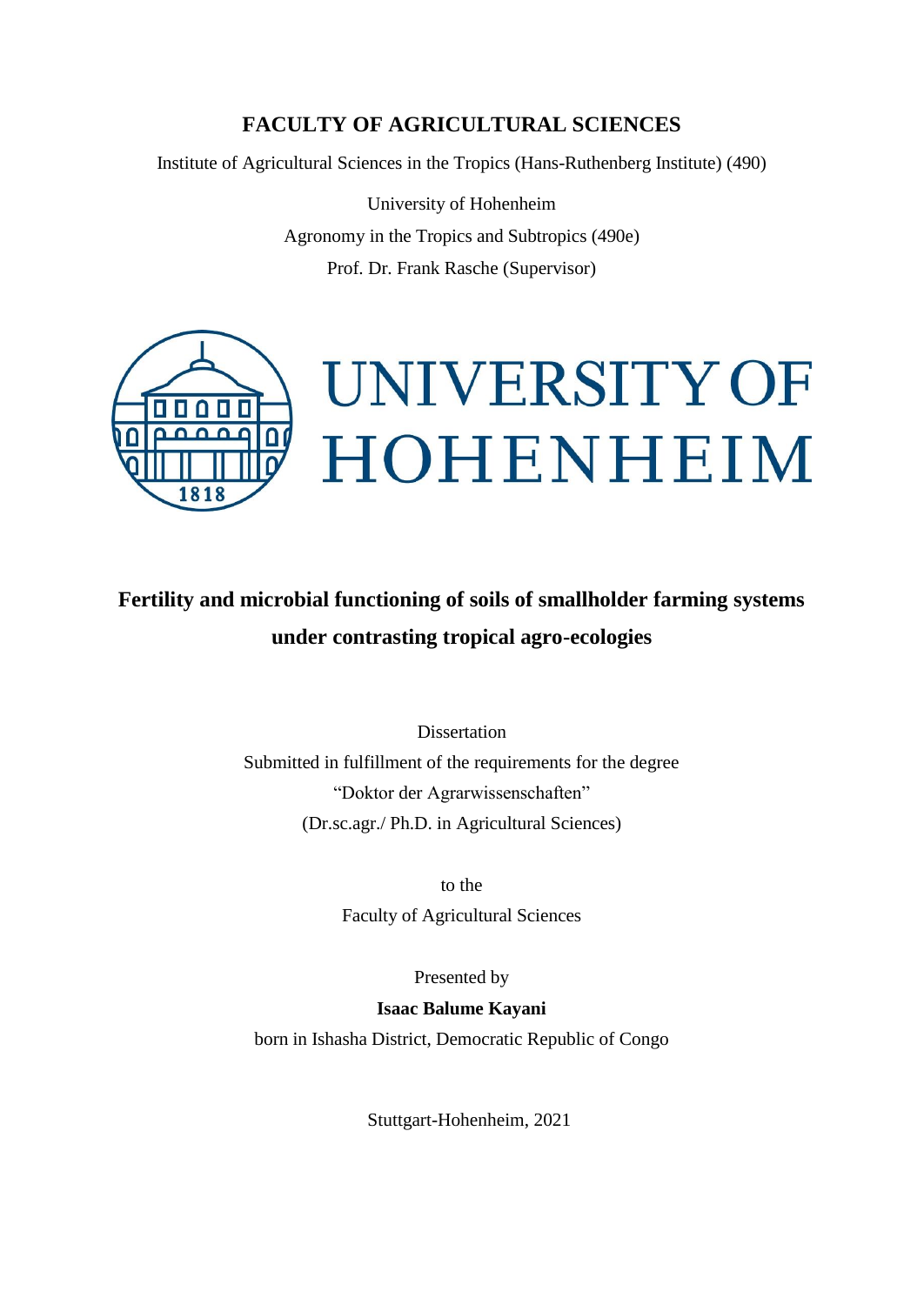### **5.6 Limitations of the study**

During soil fertility assessment this PhD study did not assess the amount of fertilizer inputs (organic and inorganic) allocated per ha. That additional information would have reinforced our findings related to diminishing of soil fertility with increasing market distance. It was assumed that farmers' fields near market centers benefited from market participation to easily selling agricultural produce, therefore continue investing in soil fertility management than farmers' fields in the remote. Previously, gradients of fertility have been revealed with increasing distance from the homestead as result of differences in resource allocation in farmer field (Tittonell et al., 2005b). The reason was that home garden fields have accumulated nutrients from compost and animal feeds over time than remote fields. In addition, collecting information on labor allocation would have been essential to reinforce our argumentation explaining soil fertility differences between resource endowment classes. The assumption would be that wealthy resource endowment may have benefited from intensive labor than the poor resource endowment farmers, factor that could result in severe labor shortage on farms of poor resource endowment, therefore, negatively impacting soil fertility of their lands.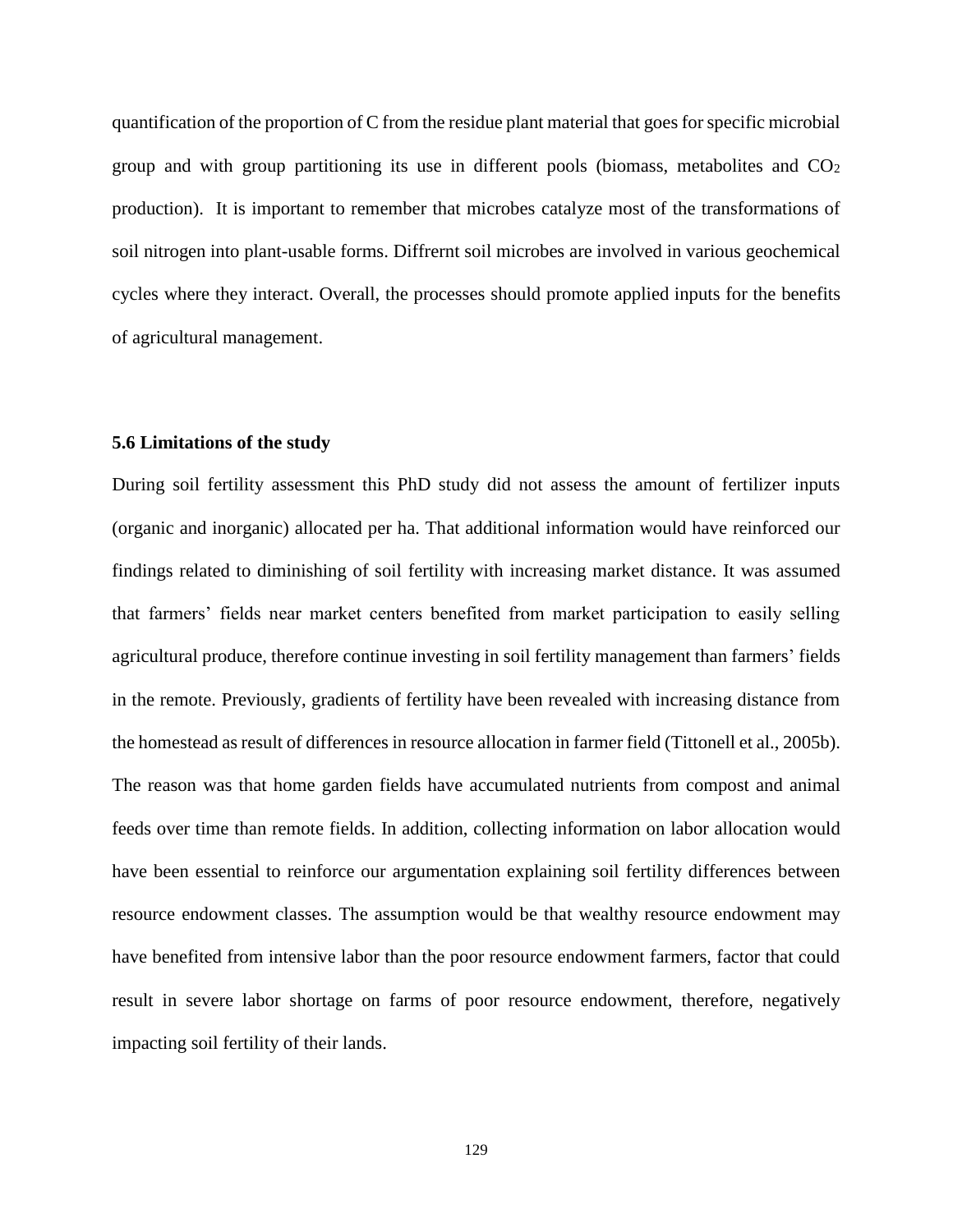This PhD study did not assess mass loss of the *C. calothyrus* residue. This information could have provided the rate of decomposition allowing to reinforce assumptions on biochemical attributes. Previous studies have used such set-up to assesses organic matter breakdown, important functional process in the changes of soil organic resource applied to the soil over time (Knacker et al., 2003). In addition to mass loss, soil texture as an important physical property was missing. This could have reinforced argumentation on differences in initial fertility status between the two soil classes (soil pH 5.1 versus 4.3). The study of Muema et al (2016) revealed modulation of microbial community structure by soil texture. Finally, the lack of a higher range in biochemical quality [(high quality  $(L+PP)/N = 8$ ) versus (low quality  $(L+PP)/N = 5$ )] used for this study may have been a short coming. It was deduced that selection of residue quality of more contrasting biochemical quality could react differently leading to stronger effect on nitrifying community.

#### **5.7 Recommendation for future studies**

I recommend to conduct more studies on site specific contribution to fertility in order to evaluate the effects of biophysical, socio-economic on farming systems to fit formulation of management strategies to local adaption. Careful assessment of landscape needs to be considered as this is composed with different geological material influencing the nature of soils. Future studies should explore other biophysical and socio-economic factors that could contribute to fertility variability. There is a need to enlarge the typological indicators to off-farm household income due to the fact that extra-farm activities generate cash that may also be allocated to farm management.

For further understanding of ecological functioning of soil microbes, I recommend for future studies to combine phospholipid fatty acids (PLFA) and DNA-based stable isotope probing. These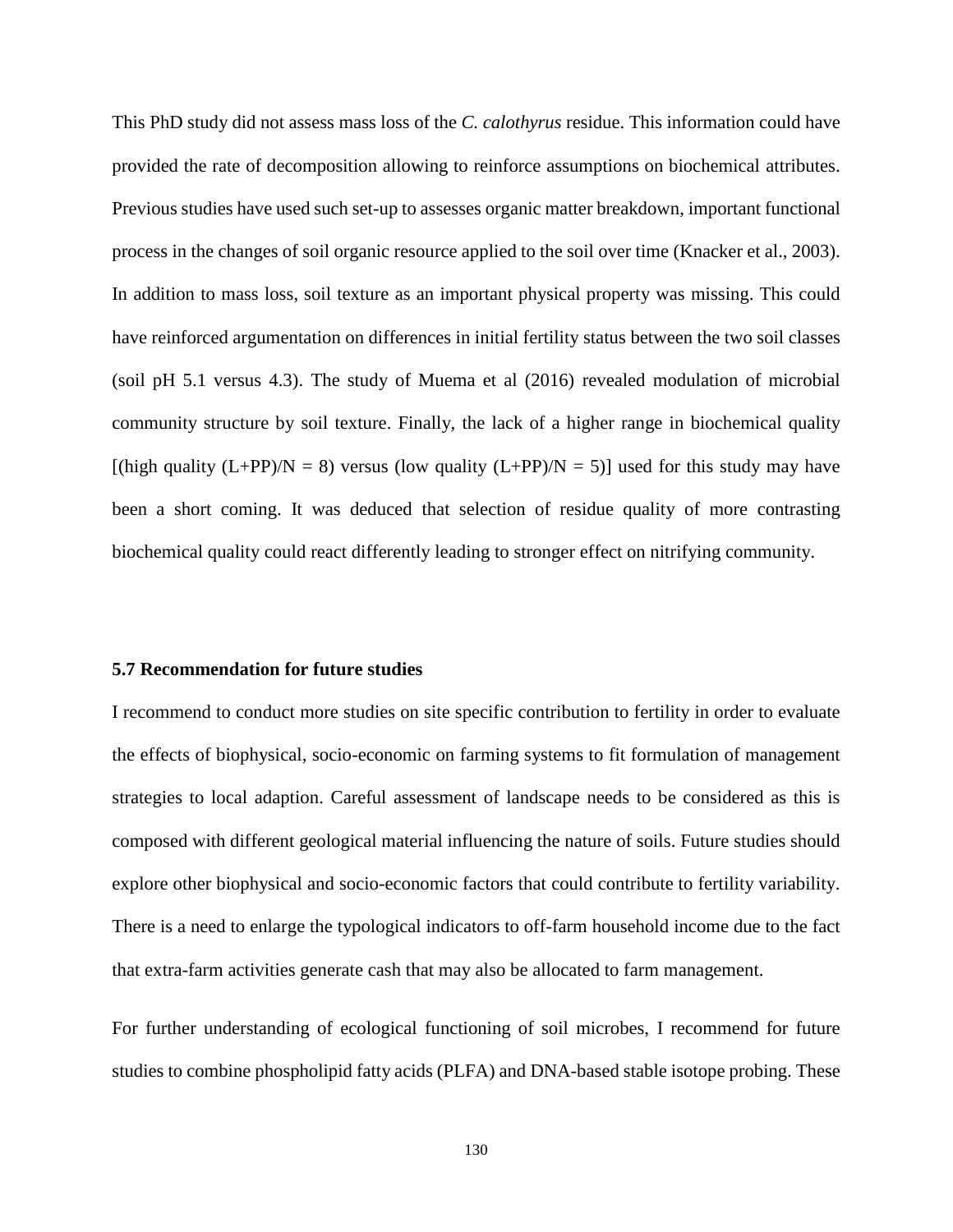techniques will contribute in determining specific microbial species active in performing specific processes in the soil. Regarding organic input management, there is a need of including seasonal leguminous of high quality i.e. with easily decomposable attributes in order to increase N supply at earlier stages of decomposition so that seasonal crops can utilize that at reproductive stages. Future decomposition studies need to consider temperature sensitivity to adapt the proposed organic residue management practices to fit dynamic of the C pools stored in SOM, key question in climate change research and fertility rehabilitation of tropical soils. Knowing that the increase in temperature of 1°C could lead to a loss of about 10% of soil organic C, affecting both microbial community structure and functions (Wei et al., 2014). Careful examination of the interaction between soil type and residue quality would be especially useful for improving the efficacy of organic inputs in managing soil fertility. More research is needed to better understand the role of microbial functions in proposed soil management strategies. Finally, future studies should consider age of organic residue inputs, as lignin and polyphenol concentrations accumulate over time in plant cells. Finally, there is a need of extending this PhD study to field-based experiment in order to capture various environmental factors that occurr on farmers' fields.

#### **5.8. Summary**

Soil fertility in tropical agroecosystems is often subjected to degradation that leads to nutrient depletion with negative effects on land productivity and food security. This challenge is aggravated by the complexity of socio-economic (market distance, farm typology) and biophysical (agroecology, site) conditions causing soil fertility variability. Consequently, blanket fertilizer recommendations cannot be applied in areas of high fertility variability. In this PhD study, methods were harmonized to assess drivers of soil fertility status across regions. Despite being pointed as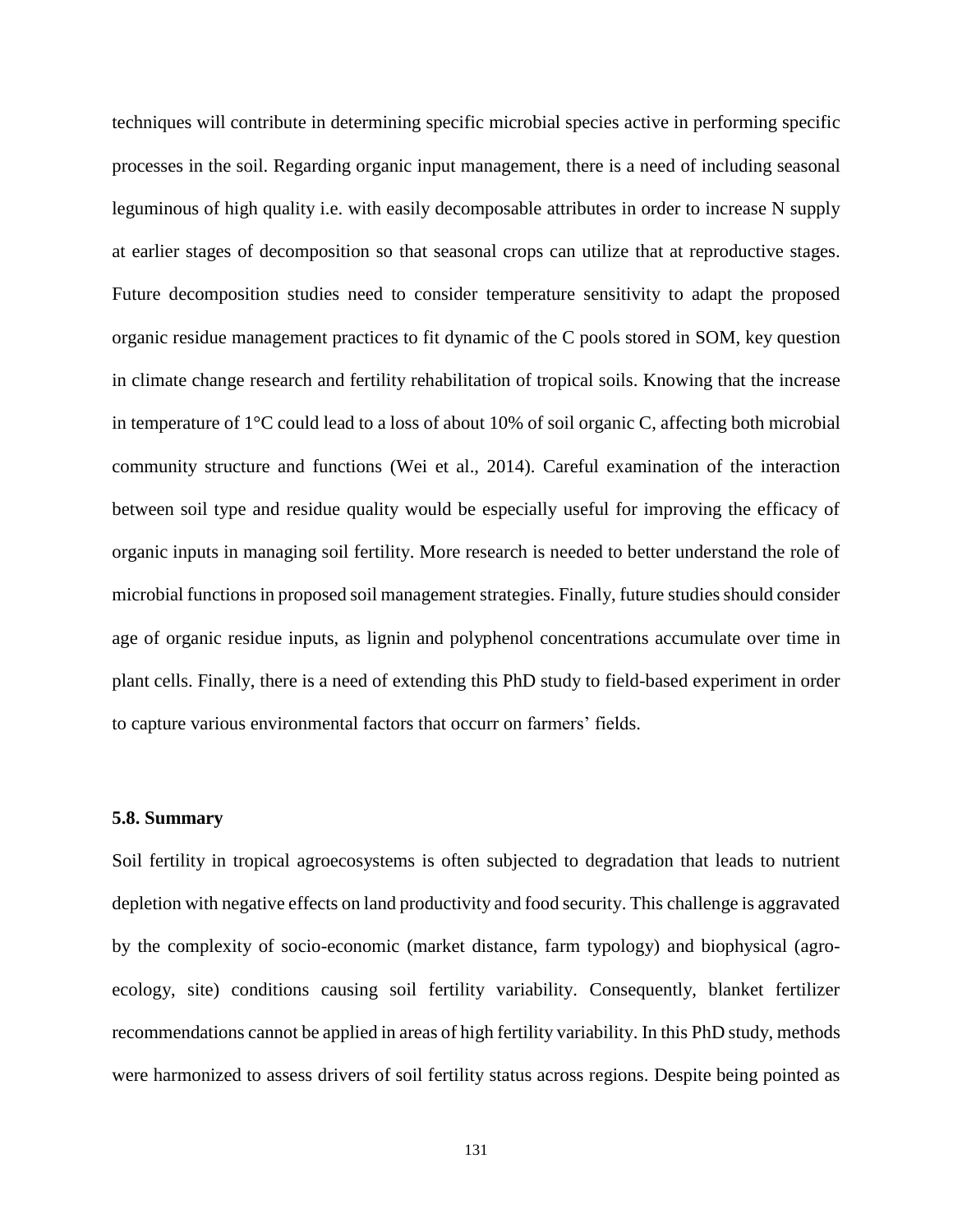factors contributing to soil fertility variability, market access, farm typology (resource endowment) and agro-ecology have not been subjected to soil fertility assessment. This PhD study aimed mainly at verifying that these factors have to integrated rather than considered in isolation to enable accurate assessments of soil fertility across spatial scales and socio-economic gradients.

It was hypothesized that market distance and farm typology is a determinant of agricultural development in Democratic Republic of Congo (DRC). As market distance is increasing, the soil fertility status of smallholder farming systems decreases despite farmers' wealth. In a parallel study conducted in Ethiopia, it was complementarily hypothesized that the soil fertility status is also influenced by inter-related effects of agro-ecology and farm typology. As nitrogen (N) is known to be limiting in smallholder farms, conservation and sustainable provision of this nutrient will be essential to achieve niche-based integrated soil fertility management (ISFM) strategies. Therefore, understanding of the ecological processes (proteolysis, nitrification) that control soil N availability through organic residue management in varying soil fertility variability conditions will be essential. Low concentrations of lignin (L) and polyphenols (PP) relative to N have been acknowledged to facilitate decomposition, hence, stimulate the abundance of proteolytic and nitrifying soil microbial communities. Therefore, it was hypothesized that high quality (low  $(L+PP)/N$ ) residue applied to high pH soils have a positive relationship between the functional potential of proteolytic enzymatic activities and abundance of nitrifying communities.

The survey studies in DRC and Ethiopia were guided by the following objectives; 1) To determine the inter-related influence of market distance and farm typology on soil fertility status of smallholder farming systems of South-Kivu, Eastern DRC. 2) To assess the inter-related effects of agro-ecology and farm typology on soil fertility status across crop-livestock systems in Western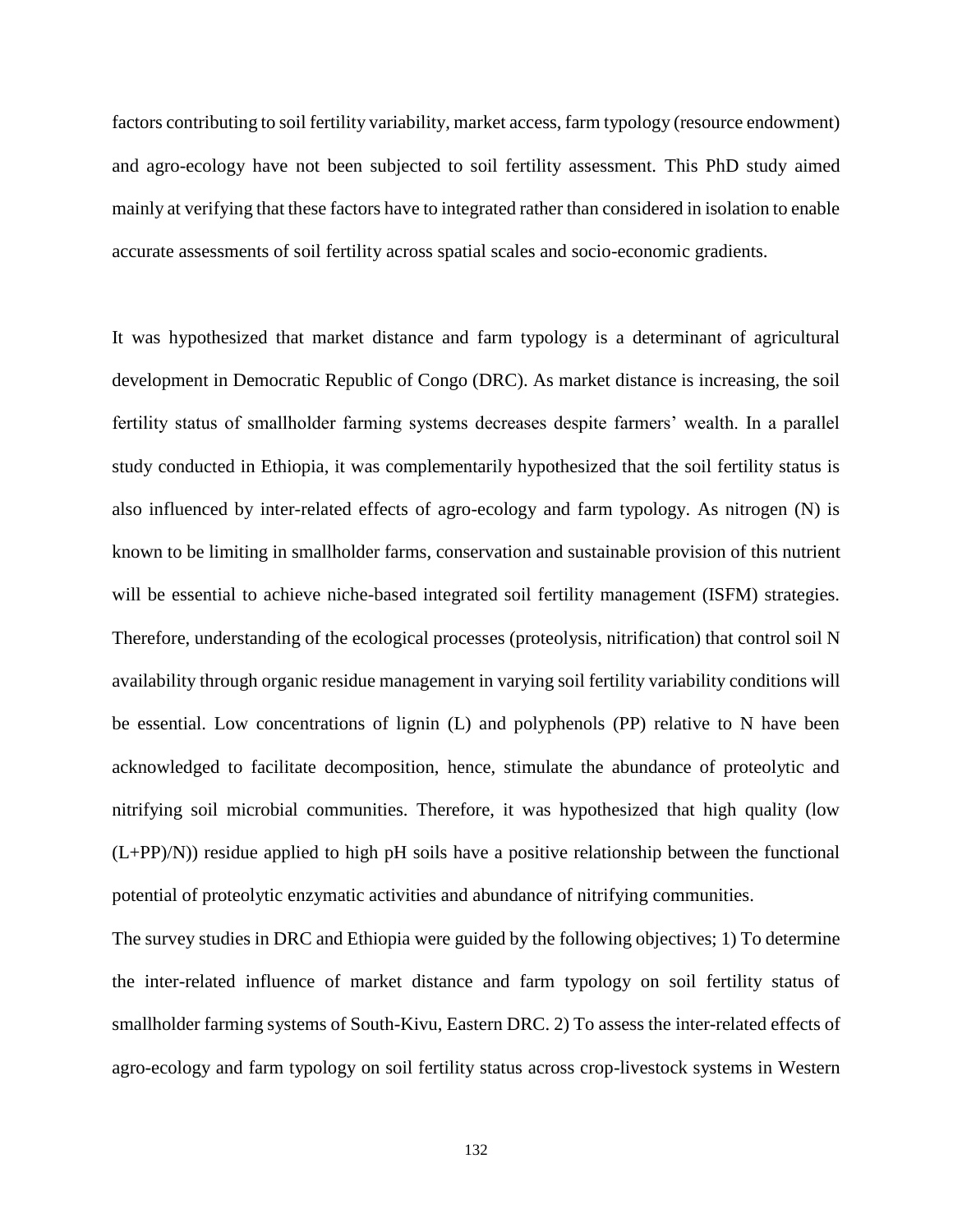and Central Ethiopia. Moreover, to better understand the ecological processes (proteolysis, nitrification) that control N through organic residue management in varying soil fertility variability conditions, an incubation study was performed to meet objective 3) To verify that potential proteolytic enzyme activities modulate archaeal and bacterial nitrifier abundance in soils with differing acidity and organic residue treatment.

Results from the soil survey study in DRC revealed a decreasing soil fertility with increasing market distance across all farm typologies. A significant influence of farm typology was found for exchangeable calcium and magnesium, while factor site resulted in a significant difference of plant available phosphorus. Furthermore, factor "site" interacted with market distance for soil organic carbon (SOC) quality indexes. In addition, the interaction of market distance and typology became obvious in the medium wealthy and poor farms. Market distance effects were associated with walking distance, while site effects were attributed to factors such as soil type and climatic conditions. In Ethiopia, inter-related effect of agro-ecology and farm typology was found. Higher total carbon and total nitrogen was found in wealthy farmers' field compared to poor farmers' field in the highlands. As an indication of soil quality, lowest SOC stability indexes were revealed in soils of wealthy compared to that from poor farm typology. These differences in soil fertility were attributed to farm management practices among typology classes and agro-ecological zone distinctions.

The result from the incubation study revealed a significant relationship of proteolytic enzyme activities with the abundance of ammonia oxidizing bacteria and archaea, even though the extent of this relationship was more dependent on soil pH and incubation time, but not residue quality. This suggests that the effect of soil pH is stronger than that of residue quality on enzyme activity and nitrifiers community, reflecting the importance of soil physico-chemical conditions rather than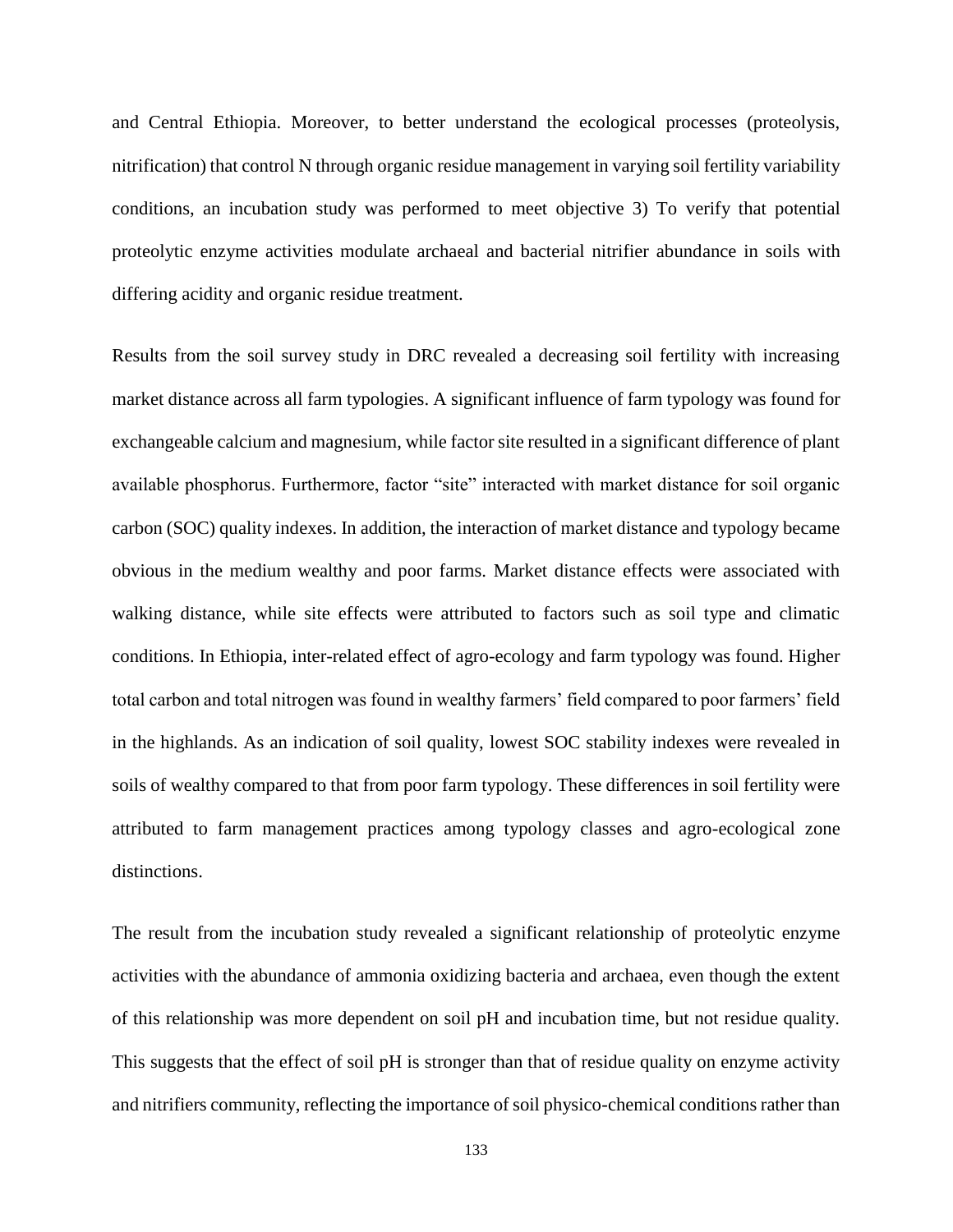management practices. The incubation study further showed that nitrifying prokaryotes benefitted from the release of N spurred by proteolysis, and indicated a niche specialization between ammonia oxidizing bacteria and archaea depending on soil acidity and resource availability.

Overall, this PhD study showed that market access, typology and agro-ecology were important drivers of soil fertility variability in the study regions of DRC and Ethiopia. However, factor site played a significant role in shaping soil fertility variability, implying that site-specific recommendations could be a way forward for designing soil fertility management in smallholder farmers. It was inferred that prospective niche-based ISFM strategies must consider such contrasting but interrelated factors including, but not limited to agro-ecology, farm typology and market access. This would reduce the effect of soil fertility variability across regions.

This PhD study only considered land size (DRC, Ethiopia), livestock and mineral fertilizers (Ethiopia) as key features to define the wealth status of targeted farms; future studies should consider a wider range of socio-economic and biophysical factors including labor availability, offfarm household income and soil management history for more accuracy of soil fertility variability. This will strengthen the accuracy of prospective soil fertility assessments across socio-economic gradients and spatial scales. Finally, it is suggested to extend the results from the incubation study to field conditions considering soils with a broader soil acidity range and organic residues with more distinct biochemical quality. This will verify the given assumptions about the functional relationships between proteolytic and nitrifying soil communities. Overall, the presented PhD study has contributed to ongoing research on best-fit soil fertility recommendations and knowledge gaps about soil ecological functioning, by providing an advanced understanding of driving factors of soil fertility variability and soil microbial functioning in smallholder farms in tropical environments.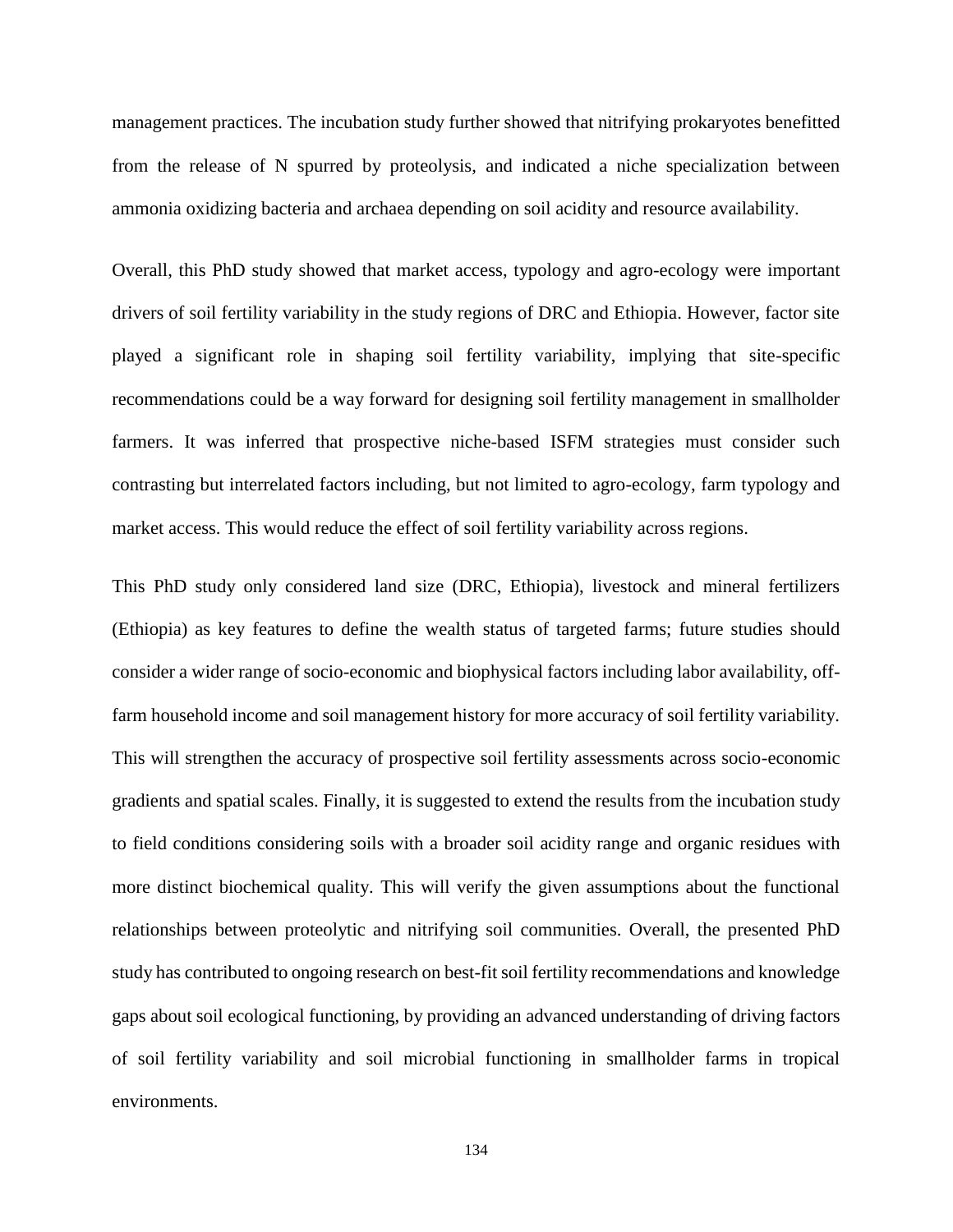## **Zusammenfassung**

Die Bodenfruchtbarkeit in tropischen Agrarökosystemen ist häufig einer Degradation unterworfen, die zu einer Verarmung der Nährstoffe führt, was sich negativ auf die Produktivität des Bodens und die Ernährungssicherheit auswirkt. Diese Herausforderung wird durch die Komplexität der sozioökonomischen (Marktentfernung, Betriebstypologie) und biophysikalischen (Agrarökologie, Standort) Bedingungen, die eine Variabilität der Bodenfruchtbarkeit verursachen, noch verschärft. Folglich können pauschale Düngeempfehlungen in Gebieten mit hoher Fruchtbarkeitsvariabilität nicht angewendet werden. In dieser Studie wurden die Methoden harmonisiert, um die Einflussfaktoren auf den Bodenfruchtbarkeitsstatus in verschiedenen Regionen zu bewerten. Obwohl sie als Faktoren genannt wurden, die zur Variabilität der Bodenfruchtbarkeit beitragen, wurden der Marktzugang, die Betriebstypologie (Ressourcenausstattung) und die Agrarökologie noch nicht einer Bewertung der Bodenfruchtbarkeit unterzogen. Diese Studie zielte hauptsächlich darauf ab, zu verifizieren, dass diese Faktoren integriert und nicht isoliert betrachtet werden müssen, um genaue Bewertungen der Bodenfruchtbarkeit über räumliche Skalen und sozioökonomische Gradienten hinweg zu ermöglichen.

Es wurde die Hypothese aufgestellt, dass die Marktdistanz und die Betriebstypologie eine Determinante der landwirtschaftlichen Entwicklung in der Demokratischen Republik Kongo (DRC) ist. Mit zunehmender Marktdistanz sinkt der Bodenfruchtbarkeitsstatus kleinbäuerlicher Anbausysteme trotz des Wohlstands der Bauern. In einer parallel durchgeführten Studie in Äthiopien wurde ergänzend die Hypothese aufgestellt, dass der Bodenfruchtbarkeitsstatus auch durch miteinander verbundene Effekte der Agrarökologie und der Betriebstypologie beeinflusst wird. Da Stickstoff (N) in kleinbäuerlichen Betrieben bekanntermaßen limitierend ist, sind der Erhalt und die nachhaltige Bereitstellung dieses Nährstoffs von entscheidender Bedeutung, um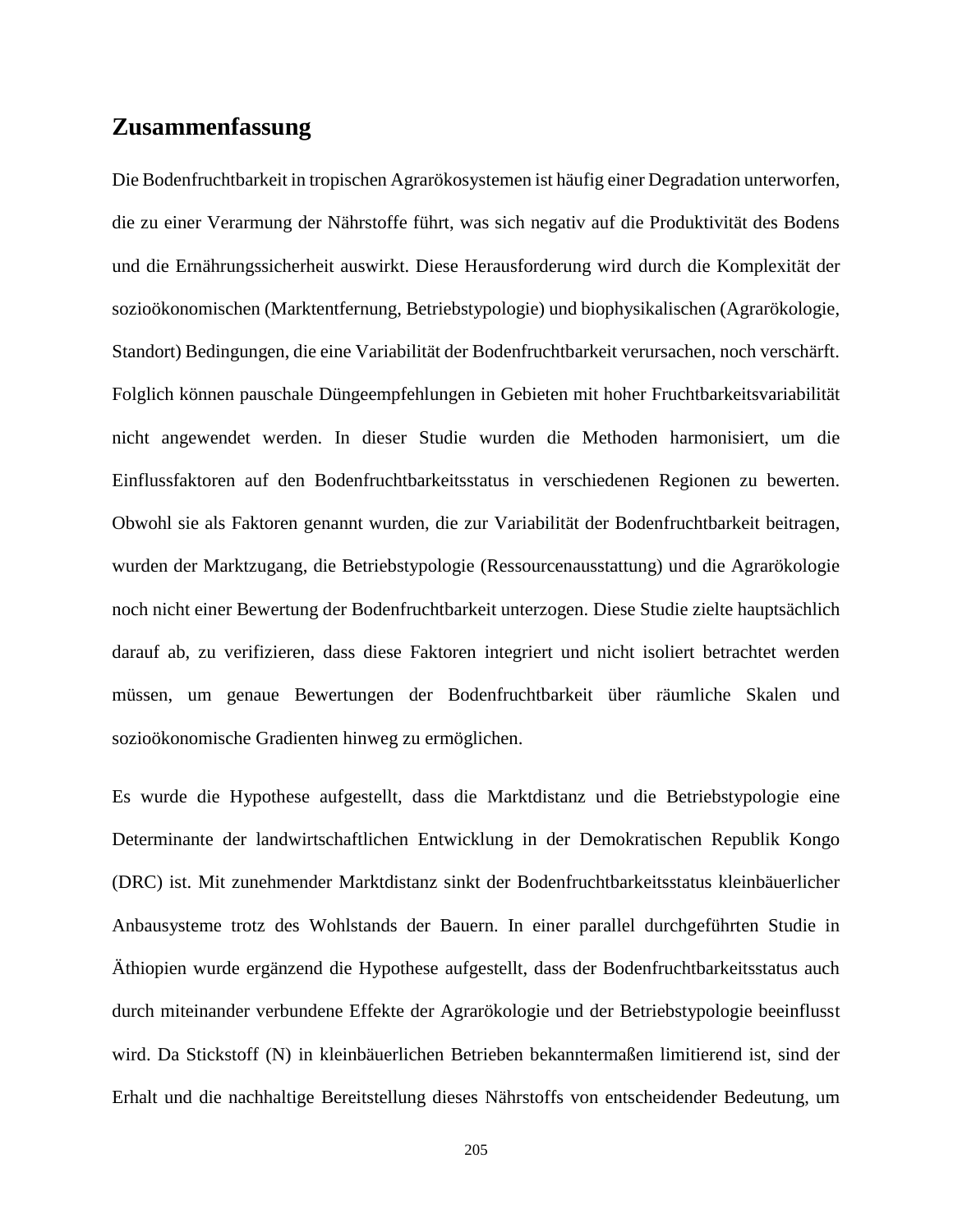nischenbasierte Strategien des integrierten Bodenfruchtbarkeitsmanagements (ISFM) zu erreichen. Daher ist das Verständnis der ökologischen Prozesse (Proteolyse, Nitrifikation), die die N-Verfügbarkeit des Bodens durch die Bewirtschaftung organischer Rückstände unter variierenden Bedingungen der Bodenfruchtbarkeit steuern, unerlässlich. Es ist bekannt, dass niedrige Konzentrationen von Lignin (L) und Polyphenolen (PP) im Verhältnis zu N die Zersetzung erleichtern und somit die Abundanz von proteolytischen und nitrifizierenden mikrobiellen Gemeinschaften im Boden stimulieren. Daher wurde die Hypothese aufgestellt, dass qualitativ hochwertige (niedrige (L+PP)/N)) Rückstände, die auf Böden mit hohem pH-Wert ausgebracht werden, eine positive Beziehung zwischen dem funktionellen Potenzial proteolytischer enzymatischer Aktivitäten und der Abundanz nitrifizierender Gemeinschaften aufweisen.

Die Erhebungen in der DRC und in Äthiopien hatten folgende Ziele: 1) Bestimmung des wechselseitigen Einflusses von Marktdistanz und Betriebstypologie auf den Bodenfruchtbarkeitsstatus von kleinbäuerlichen Anbausystemen in Süd-Kivu, im Osten der DRC. 2) Die Bewertung des wechselseitigen Einflusses von Agrarökologie und Betriebstypologie auf den Bodenfruchtbarkeitsstatus von Ackerbau- und Viehhaltungssystemen in West- und Zentraläthiopien. Darüber hinaus wurde eine Inkubationsstudie durchgeführt, um die ökologischen Prozesse (Proteolyse, Nitrifikation) besser zu verstehen, die den N-Gehalt durch die Bewirtschaftung organischer Rückstände unter variablen Bedingungen der Bodenfruchtbarkeit kontrollieren. 3) Es sollte überprüft werden, ob potenzielle proteolytische Enzymaktivitäten die archäische und bakterielle Nitrifikationshäufigkeit in Böden mit unterschiedlichem Säuregehalt und organischer Rückstandsbehandlung modulieren.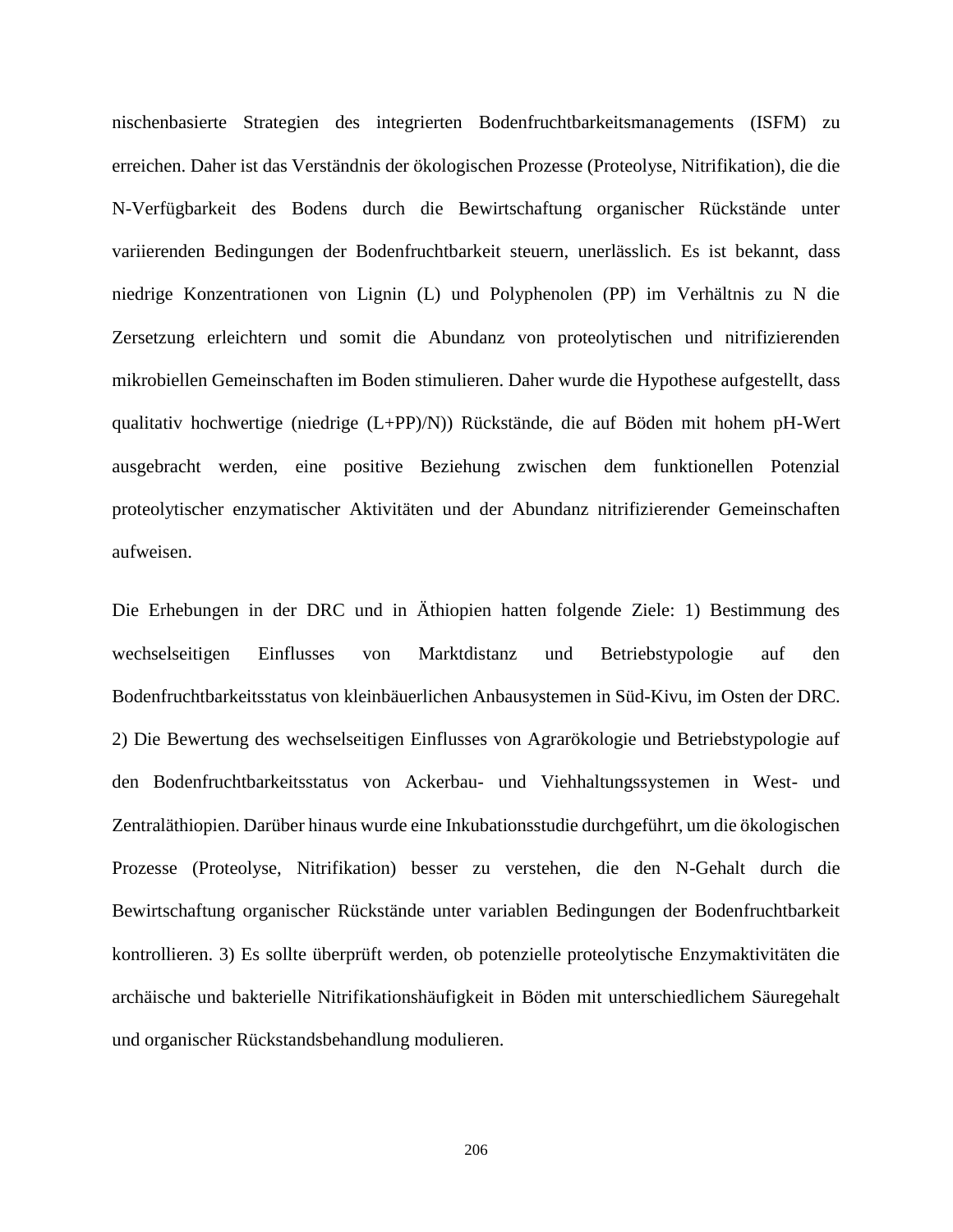Die Ergebnisse der Bodenuntersuchung in der DRC zeigten eine abnehmende Bodenfruchtbarkeit mit zunehmender Marktentfernung über alle Betriebstypologien hinweg. Ein signifikanter Einfluss der Betriebstypologie wurde für austauschbares Kalzium und Magnesium gefunden, während der Faktor "Standort" zu einem signifikanten Unterschied des pflanzenverfügbaren Phosphors führte. Außerdem interagierte der Faktor "Standort" mit der Marktentfernung für die Qualitätsindizes des organischen Kohlenstoffs im Boden (SOC). Darüber hinaus wurde die Interaktion von Marktdistanz und Typologie bei den mittelreichen und armen Betrieben deutlich. Die Effekte der Marktdistanz wurden mit der Laufdistanz in Verbindung gebracht, während die Standorteffekte auf Faktoren wie Bodentyp und klimatische Bedingungen zurückgeführt wurden. In Äthiopien wurde ein wechselseitiger Effekt von Agrarökologie und Betriebstypologie festgestellt. Höherer Gesamtkohlenstoff und Gesamtstickstoff wurde auf den Feldern wohlhabender Bauern im Vergleich zu den Feldern armer Bauern im Hochland gefunden. Als Hinweis auf die Bodenqualität wurden die niedrigsten SOC-Stabilitätsindizes in den Böden der wohlhabenden im Vergleich zu den Böden der armen Farmtypologie festgestellt. Diese Unterschiede in der Bodenfruchtbarkeit wurden den landwirtschaftlichen Bewirtschaftungspraktiken zwischen den Typologieklassen und den Unterschieden in der agro-ökologischen Zone zugeschrieben.

Insgesamt zeigte diese Studie, dass Marktzugang, Typologie und Agrarökologie wichtige Einflussfaktoren für die Variabilität der Bodenfruchtbarkeit in den Untersuchungsregionen der DRK und Äthiopien waren. Der Faktor Standort spielte jedoch eine bedeutende Rolle bei der Gestaltung der Bodenfruchtbarkeitsvariabilität, was bedeutet, dass standortspezifische Empfehlungen ein Weg für die Gestaltung des Bodenfruchtbarkeitsmanagements bei Kleinbauern sein könnten. Daraus wurde gefolgert, dass zukünftige nischenbasierte ISFM-Strategien solche gegensätzlichen, aber miteinander verknüpften Faktoren berücksichtigen müssen, einschließlich,